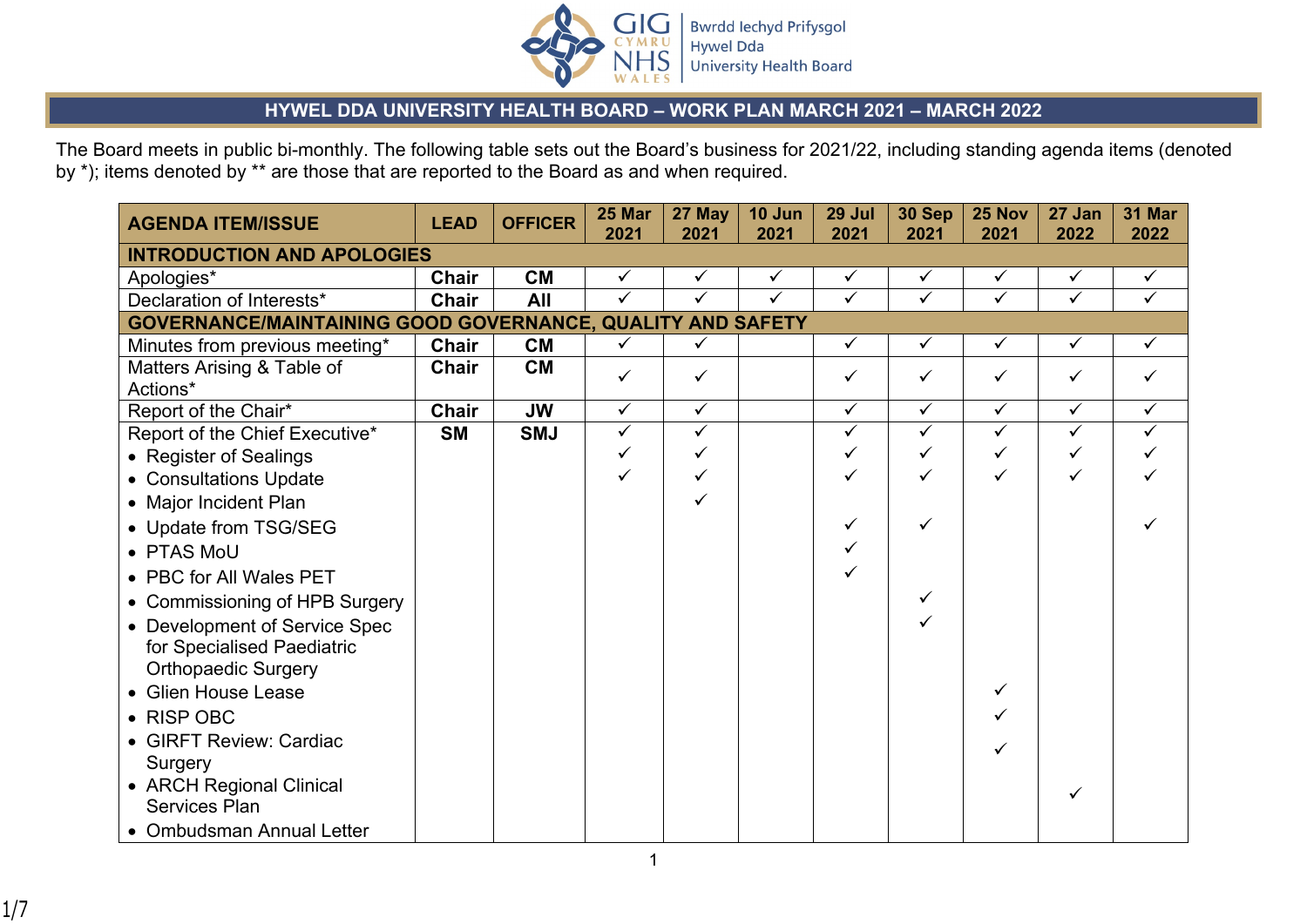| <b>AGENDA ITEM/ISSUE</b>                                            | <b>LEAD</b>   | <b>OFFICER</b> | 25 Mar<br>2021 | 27 May<br>2021 | 10 Jun<br>2021          | 29 Jul<br>2021 | 30 Sep<br>2021 | 25 Nov<br>2021 | 27 Jan<br>2022 | <b>31 Mar</b><br>2022 |
|---------------------------------------------------------------------|---------------|----------------|----------------|----------------|-------------------------|----------------|----------------|----------------|----------------|-----------------------|
| Report of the Audit & Risk<br><b>Assurance Committee</b>            | <b>PN</b>     | <b>JW</b>      | $\checkmark$   | $\checkmark$   |                         | $\checkmark$   | $\checkmark$   | $\checkmark$   | $\checkmark$   | $\checkmark$          |
| Report of the Quality, Safety &<br>Experience (Assurance) Committee | <b>AL</b>     | <b>MR</b>      | $\checkmark$   | $\checkmark$   |                         | $\checkmark$   | $\checkmark$   | $\checkmark$   | $\checkmark$   | $\checkmark$          |
| <b>Maintaining Good Governance</b><br>COVID-19                      | <b>MB</b>     | <b>JW</b>      | $\checkmark$   | $\checkmark$   |                         |                |                |                |                |                       |
| <b>Board Effectiveness Report</b>                                   | <b>SM</b>     | <b>JW</b>      |                |                | $\checkmark$            |                |                |                |                |                       |
| HDdUHB Annual Report 2020/21                                        | <b>Chair</b>  | <b>EDs</b>     |                |                | $\checkmark$            |                |                |                |                |                       |
| Performance Report                                                  | <b>HT</b>     | <b>TP</b>      |                |                | $\overline{\checkmark}$ |                |                |                |                |                       |
| <b>Accountability Report</b>                                        | <b>SM</b>     | <b>JW</b>      |                |                | $\checkmark$            |                |                |                |                |                       |
| Final Accounts for 2020/21                                          | <b>HT</b>     | <b>HT</b>      |                |                | $\sqrt{}$               |                |                |                |                |                       |
| Audit Wales ISA 260 and Letter<br>of Representation                 | <b>AW</b>     | <b>HT</b>      |                |                | $\checkmark$            |                |                |                |                |                       |
| <b>Approval of Charitable Funds</b>                                 | <b>MR</b>     | <b>NLI</b>     |                |                |                         |                |                |                |                |                       |
| <b>Annual Report &amp; Accounts</b>                                 |               |                |                |                | $\checkmark$            |                |                |                |                |                       |
| <b>Committee Annual Reports:</b>                                    | <b>Chairs</b> | Lead           |                |                | $\checkmark$            |                |                |                |                |                       |
| • Audit & Risk Assurance                                            |               | <b>Execs</b>   |                |                |                         |                |                |                |                |                       |
| Committee                                                           |               | <b>JW</b>      |                |                |                         |                |                |                |                |                       |
| • Charitable Funds Committee                                        |               |                |                |                |                         |                |                |                |                |                       |
| • Finance Committee                                                 |               |                |                |                |                         |                |                |                |                |                       |
| • Health & Safety Assurance<br>Committee                            |               |                |                |                |                         |                |                |                |                |                       |
| • Mental Health Legislation                                         |               |                |                |                |                         |                |                |                |                |                       |
| <b>Assurance Committee</b>                                          |               |                |                |                |                         |                |                |                |                |                       |
| • People, Planning &                                                |               |                |                |                |                         |                |                |                |                |                       |
| Performance Assurance                                               |               |                |                |                |                         |                |                |                |                |                       |
| Committee                                                           |               |                |                |                |                         |                |                |                |                |                       |
| • Quality, Safety & Experience                                      |               |                |                |                |                         |                |                |                |                |                       |
| <b>Assurance Committee</b>                                          |               |                |                |                |                         |                |                |                |                |                       |
| <b>Standing Orders/Standing</b>                                     | <b>SM</b>     | <b>JW</b>      |                | $\checkmark$   |                         |                |                |                |                |                       |
| <b>Financial Instructions</b>                                       |               |                |                |                |                         |                |                |                |                |                       |
| Revised Governance Structure/                                       | <b>SM</b>     | <b>JW</b>      |                |                |                         | $\checkmark$   |                |                |                |                       |
| <b>Committee Terms of Reference</b>                                 |               |                |                |                |                         |                |                |                |                |                       |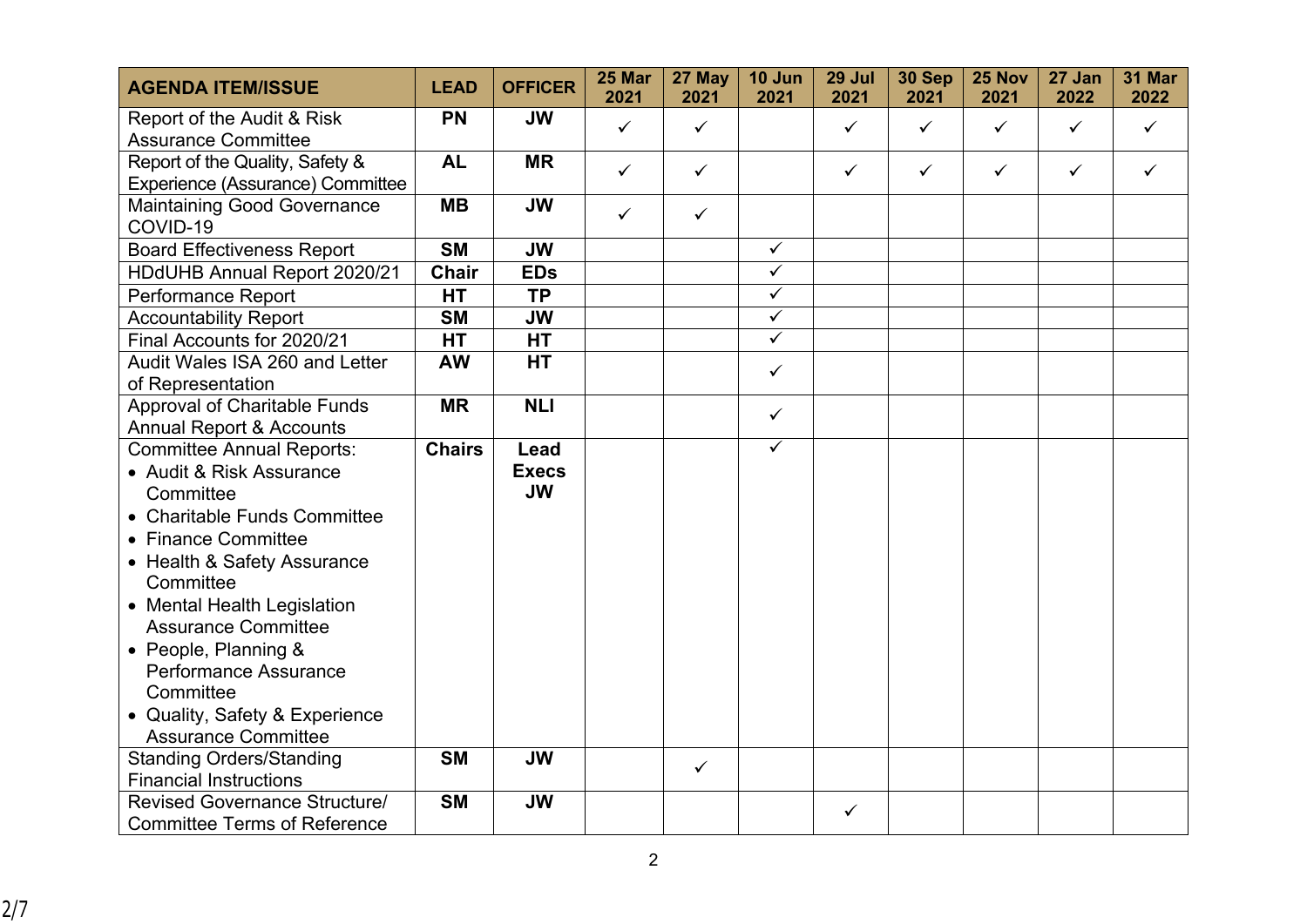| <b>AGENDA ITEM/ISSUE</b>                                                                   | <b>LEAD</b>      | <b>OFFICER</b> | 25 Mar<br>2021          | 27 May<br>2021 | 10 Jun<br>2021 | 29 Jul<br>2021          | 30 Sep<br>2021 | 25 Nov<br>2021 | 27 Jan<br>2022          | 31 Mar<br>2022 |
|--------------------------------------------------------------------------------------------|------------------|----------------|-------------------------|----------------|----------------|-------------------------|----------------|----------------|-------------------------|----------------|
| <b>Minutes from Corporate Trustee</b><br>Meeting                                           | <b>Chair</b>     | <b>CM</b>      |                         | $\checkmark$   |                |                         | $\checkmark$   |                |                         |                |
| <b>Minutes from Annual General</b><br>Meeting                                              | <b>Chair</b>     | <b>CM</b>      |                         |                |                |                         | $\checkmark$   |                |                         |                |
| <b>Audit Wales Structured</b><br>Assessment                                                | <b>SM</b>        | <b>JW</b>      |                         |                |                |                         |                |                | $\checkmark$            |                |
| <b>Audit Wales Annual Audit Report</b>                                                     | <b>AW</b>        | <b>JW</b>      |                         |                |                |                         |                |                | $\overline{\checkmark}$ |                |
| Women & Children Phase II<br><b>Project and Capital Governance</b><br><b>Review Update</b> | <b>LD</b>        |                |                         |                |                |                         |                |                | $\checkmark$            |                |
| DELIVERING THE HERE AND NOW/DELIVERING ON OUR PURPOSE                                      |                  |                |                         |                |                |                         |                |                |                         |                |
| <b>Board Assurance Framework</b>                                                           | <b>SM</b>        | <b>JW</b>      | $\checkmark$            |                | $\checkmark$   | $\checkmark$            | $\checkmark$   | $\checkmark$   | $\checkmark$            | $\checkmark$   |
| <b>Improving Patient Experience</b><br>Report                                              | <b>MR</b>        | LO'C           | $\checkmark$            | $\checkmark$   |                | $\checkmark$            | $\checkmark$   | $\checkmark$   | $\checkmark$            | $\checkmark$   |
| COVID-19 Report/Update                                                                     | <b>SM</b>        |                | $\checkmark$            | $\checkmark$   |                | $\checkmark$            |                |                |                         |                |
| Report of the People, Planning &<br>Performance Assurance Committee                        | <b>JG</b>        | HT/LD<br>LG    | $\checkmark$            | $\checkmark$   |                | $\checkmark$            |                |                |                         |                |
| Report of the Finance Committee                                                            | MH/<br><b>WW</b> | HT             | $\checkmark$            | $\checkmark$   |                | $\checkmark$            |                |                |                         |                |
| <b>LTAs - Contract Values and</b><br>Approach in 2020/21                                   | <b>HT</b>        | <b>SA</b>      |                         | $\checkmark$   |                |                         |                |                |                         |                |
| <b>Single Point of Contact</b>                                                             | <b>MR</b>        |                | $\checkmark$            |                |                |                         |                |                |                         |                |
| <b>Cleaning Standards Enhancement</b>                                                      | <b>AC</b>        | <b>RE</b>      | $\overline{\checkmark}$ |                |                |                         |                |                |                         |                |
| <b>Funded Nursing Care</b>                                                                 | <b>JP</b>        |                | $\checkmark$            |                |                |                         |                |                |                         |                |
| <b>Pooled Funding Agreement</b>                                                            | <b>JP</b>        | <b>SMJ</b>     | $\overline{\checkmark}$ |                |                | $\checkmark$            |                |                |                         |                |
| <b>HDdUHB Major Incident Plan</b>                                                          | <b>RJ</b>        | <b>SH</b>      |                         |                |                | $\overline{\checkmark}$ |                |                |                         |                |
| <b>Outsourcing Arrangements</b>                                                            | <b>HT</b>        |                |                         |                |                | $\checkmark$            |                |                |                         |                |
| <b>Strategic Business Intelligence</b>                                                     | <b>HT</b>        |                |                         |                |                | $\checkmark$            |                |                |                         |                |
| <b>BGH Chemotherapy Day Unit</b>                                                           | <b>AC</b>        |                |                         |                |                |                         |                |                |                         |                |
| Project - Approval to Develop                                                              |                  |                |                         |                |                | $\checkmark$            |                |                |                         |                |
| with Revised Relocation Plans                                                              |                  |                |                         |                |                |                         |                |                |                         |                |
| <b>Strategic Equality Plan Annual</b><br>Report 2020/21                                    | <b>RJ</b>        | <b>AB</b>      |                         |                |                |                         | $\checkmark$   |                |                         |                |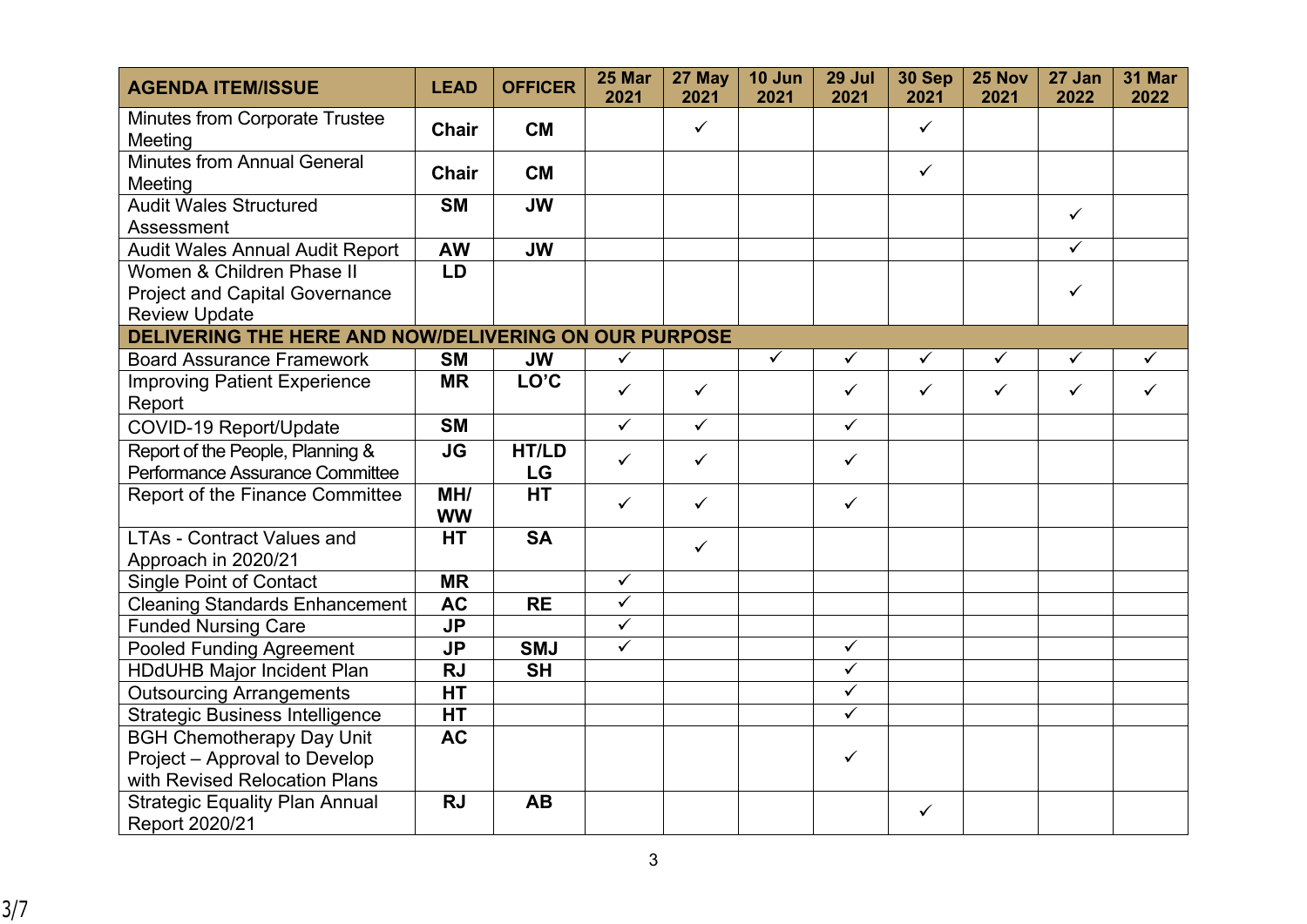| <b>AGENDA ITEM/ISSUE</b>                                                                    | <b>LEAD</b>  | <b>OFFICER</b> | 25 Mar<br>2021          | 27 May<br>2021          | 10 Jun<br>2021 | 29 Jul<br>2021          | 30 Sep<br>2021          | 25 Nov<br>2021          | 27 Jan<br>2022          | 31 Mar<br>2022 |
|---------------------------------------------------------------------------------------------|--------------|----------------|-------------------------|-------------------------|----------------|-------------------------|-------------------------|-------------------------|-------------------------|----------------|
| <b>Discovery Report: Understanding</b>                                                      |              |                |                         |                         |                |                         | $\checkmark$            |                         |                         |                |
| the Staff Experience during the<br>2020/21 Pandemic                                         | <b>LG</b>    |                |                         |                         |                |                         |                         |                         |                         |                |
| <b>Integrated Medium Term Plan</b><br>(IMTP)                                                | LD           |                |                         |                         |                |                         | $\checkmark$            | $\checkmark$            | $\checkmark$            |                |
| <b>Building a Healthier Future after</b><br>COVID-19 - Public Engagement<br><b>Exercise</b> | <b>LD</b>    |                |                         |                         |                |                         |                         | $\checkmark$            |                         |                |
| <b>HDdUHB Director of Public</b><br><b>Health Annual Report</b>                             | <b>RJ</b>    |                |                         |                         |                |                         |                         | $\checkmark$            |                         |                |
| <b>Organ Donation Annual Report</b><br>2020/21                                              | <b>AC</b>    |                |                         |                         |                |                         |                         |                         | $\checkmark$            |                |
| Ombudsman Reports**                                                                         | <b>MR</b>    | LO'C           |                         |                         |                |                         |                         |                         |                         |                |
| DELIVERING OUR STRATEGY/DELIVERING OUR RECOVERY PLAN                                        |              |                |                         |                         |                |                         |                         |                         |                         |                |
| Health & Care Strategy:<br>A Healthier Mid and West Wales                                   | <b>PK/RJ</b> | <b>PK/RJ</b>   | $\checkmark$            | $\checkmark$            | $\checkmark$   | $\checkmark$            | $\checkmark$            | $\checkmark$            | $\checkmark$            | ✓              |
| HDdUHB Annual Plan 2021/22/                                                                 | <b>SM</b>    |                |                         |                         |                |                         |                         |                         |                         |                |
| <b>Operational Update &amp; Progress</b><br>Report on Annual Plan                           |              |                | $\checkmark$            | $\checkmark$            | $\checkmark$   | $\checkmark$            | ✓                       | ✓                       | $\checkmark$            |                |
| Performance Report/Integrated                                                               | <b>HT</b>    | <b>TP</b>      | $\checkmark$            | $\checkmark$            |                | $\checkmark$            | $\checkmark$            | ✓                       | $\checkmark$            | ✓              |
| Performance Assurance Report                                                                |              |                |                         |                         |                |                         |                         |                         |                         |                |
| <b>Financial Report</b>                                                                     | <b>HT</b>    |                | $\overline{\checkmark}$ | $\overline{\checkmark}$ |                | $\sqrt{}$               | $\overline{\checkmark}$ | $\overline{\checkmark}$ | $\overline{\checkmark}$ | $\checkmark$   |
| <b>Corporate Risk Register</b>                                                              | <b>SM</b>    | <b>JW</b>      | $\overline{\checkmark}$ |                         |                | $\overline{\checkmark}$ |                         | $\overline{\checkmark}$ |                         | $\checkmark$   |
| Nurse Staffing Levels (Wales) Act<br>Compliance                                             | <b>MR</b>    | <b>CH</b>      |                         | $\checkmark$            |                |                         | $\checkmark$            | $\checkmark$            |                         |                |
| Winter Planning 2021/22                                                                     | <b>AC</b>    |                |                         |                         |                |                         | $\checkmark$            | $\checkmark$            | $\checkmark$            |                |
| <b>Access in Primary Care</b>                                                               | <b>JP</b>    | <b>RB</b>      |                         |                         |                |                         |                         | $\overline{\checkmark}$ |                         |                |
|                                                                                             |              |                |                         |                         |                |                         |                         |                         |                         |                |
| Governance Arrangements to<br>Manage Allocation of Recovery<br>Funding                      | <b>AC</b>    | <b>SA</b>      |                         |                         |                |                         |                         | $\checkmark$            |                         |                |
| <b>Utilisation of Recovery Funding</b>                                                      | <b>HT</b>    |                |                         |                         |                |                         |                         | $\checkmark$            |                         |                |
| <b>Haematology and Coagulation</b><br><b>Managed Service Contract Award</b>                 | <b>AC</b>    | <b>DJ</b>      |                         |                         |                |                         |                         | $\checkmark$            |                         |                |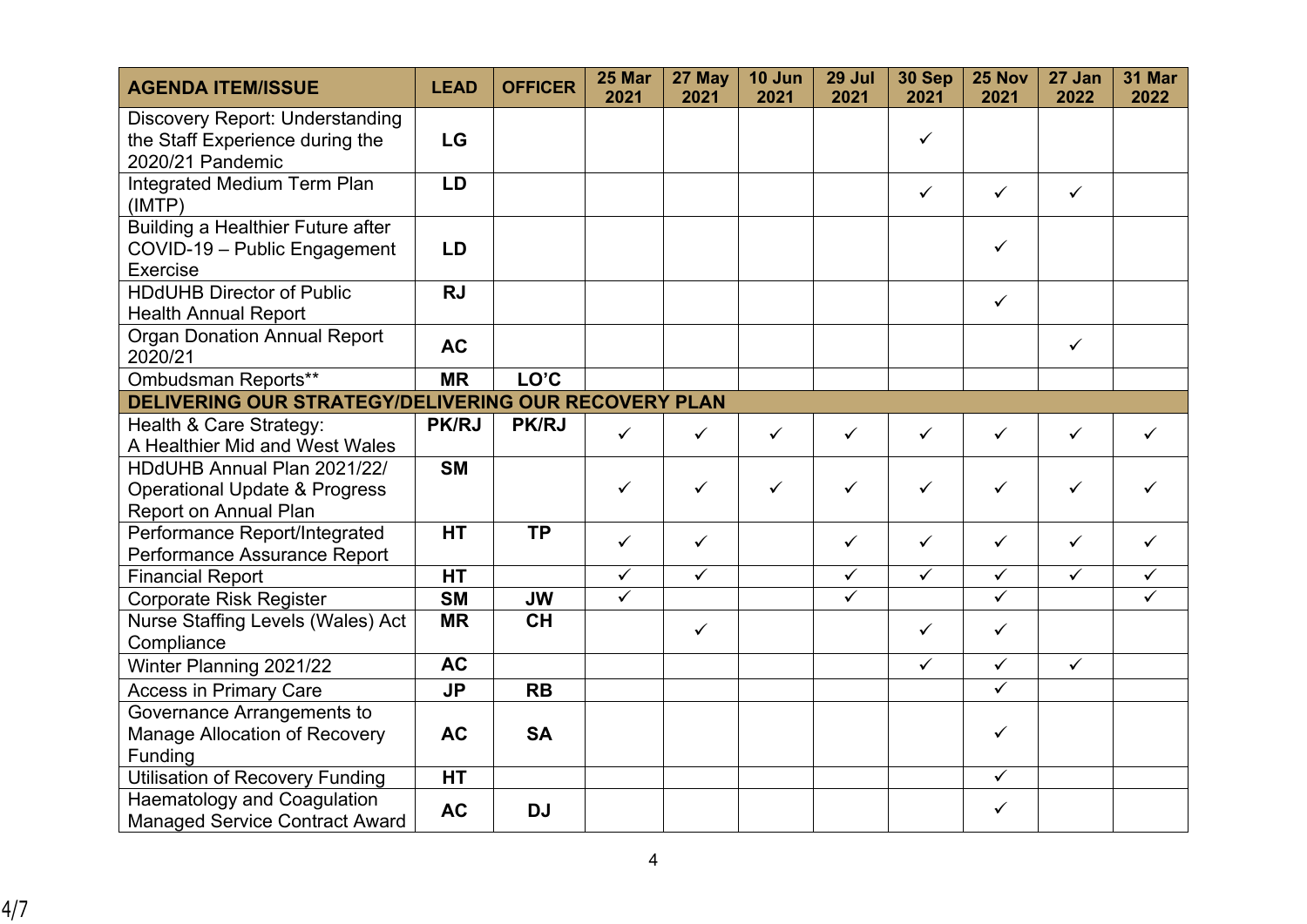| <b>AGENDA ITEM/ISSUE</b>                                                | <b>LEAD</b>    | <b>OFFICER</b> | 25 Mar<br>2021 | 27 May<br>2021 | 10 Jun<br>2021 | 29 Jul<br>2021 | 30 Sep<br>2021 | 25 Nov<br>2021 | 27 Jan<br>2022 | 31 Mar<br>2022 |
|-------------------------------------------------------------------------|----------------|----------------|----------------|----------------|----------------|----------------|----------------|----------------|----------------|----------------|
| Three Year Draft Plan for<br>Children's Services/CYP Update             | <b>AC</b>      |                |                |                |                | $\checkmark$   |                |                | $\checkmark$   |                |
| <b>Transforming Mental Health</b><br><b>Services Update</b>             | <b>AC</b>      |                |                |                |                | $\checkmark$   |                |                |                | ✓              |
| Paediatric Surge Plans for RSV                                          | <b>PK</b>      |                |                |                |                |                | $\checkmark$   |                |                |                |
| Research & Development and<br><b>Innovation Update</b>                  | <b>PK</b>      |                |                |                |                |                | $\checkmark$   |                |                |                |
| Use of Consultancies to Support<br>the Health Board                     | <b>AC</b>      |                |                |                |                |                |                |                | $\checkmark$   |                |
| <b>Strategic Enabling Group Update</b>                                  | <b>HT</b>      |                |                |                |                |                | $\checkmark$   | $\checkmark$   | $\checkmark$   | ✓              |
| <b>BUSINESS CASES</b>                                                   |                |                |                |                |                |                |                |                |                |                |
| Programme Business Case -<br>Implementing the Healthier Mid             | HT/<br>LD      |                |                |                | $\checkmark$   |                | ✓              | $\checkmark$   | $\checkmark$   |                |
| and West Wales Strategy                                                 | <b>HT</b>      |                |                |                |                |                |                |                |                |                |
| National Laboratory Information<br>Management System (LIMS) FBC         |                |                |                |                |                |                | $\checkmark$   |                |                |                |
| <b>Laundry Business Case</b>                                            | <b>HT</b>      |                |                |                |                |                | $\checkmark$   |                |                |                |
| <b>Glaucoma Business Case</b>                                           | <b>AC/LD</b>   |                |                |                |                |                | $\checkmark$   |                |                |                |
| <b>COMMITTEE UPDATE REPORTS/ASSURANCE</b>                               |                |                |                |                |                |                |                |                |                |                |
| Report of the Strategic Development<br>& Operational Delivery Committee | <b>MD</b>      | LD             |                |                |                |                | $\checkmark$   | ✓              | $\checkmark$   | $\checkmark$   |
| Report of the People, Organisational<br>Development & Culture Committee | <b>JG</b>      | LG             |                |                |                |                | $\checkmark$   | $\checkmark$   | $\checkmark$   | ✓              |
| Report of the Health & Safety<br>(Assurance) Committee                  | <b>JH</b>      | <b>MR</b>      | $\checkmark$   |                |                | $\checkmark$   | $\checkmark$   | $\checkmark$   | $\checkmark$   | ✓              |
| Report of the Sustainable<br><b>Resources Committee</b>                 | <b>WW</b>      | <b>HT</b>      |                |                |                |                | $\checkmark$   | $\checkmark$   | $\checkmark$   | ✓              |
| <b>Pharmaceutical Needs Assessment</b>                                  | J <sub>P</sub> |                | $\checkmark$   |                |                |                | $\checkmark$   |                |                |                |
| <b>HDdUHB Seasonal Influenza</b>                                        | <b>RJ</b>      |                |                |                |                |                |                |                |                |                |
| Plan 2021/22                                                            |                |                |                |                |                |                | $\checkmark$   |                |                |                |
| <b>Llwynhendy TB Outbreak Review</b>                                    | <b>PK</b>      |                |                |                |                |                | ✓              |                |                |                |
| <b>Board Level Committees:</b><br><b>Charitable Funds Committee</b>     | <b>Chairs</b>  | <b>JW</b>      | $\checkmark$   | ✓              |                | ✓              | ✓              | ✓              | ✓              | ✓              |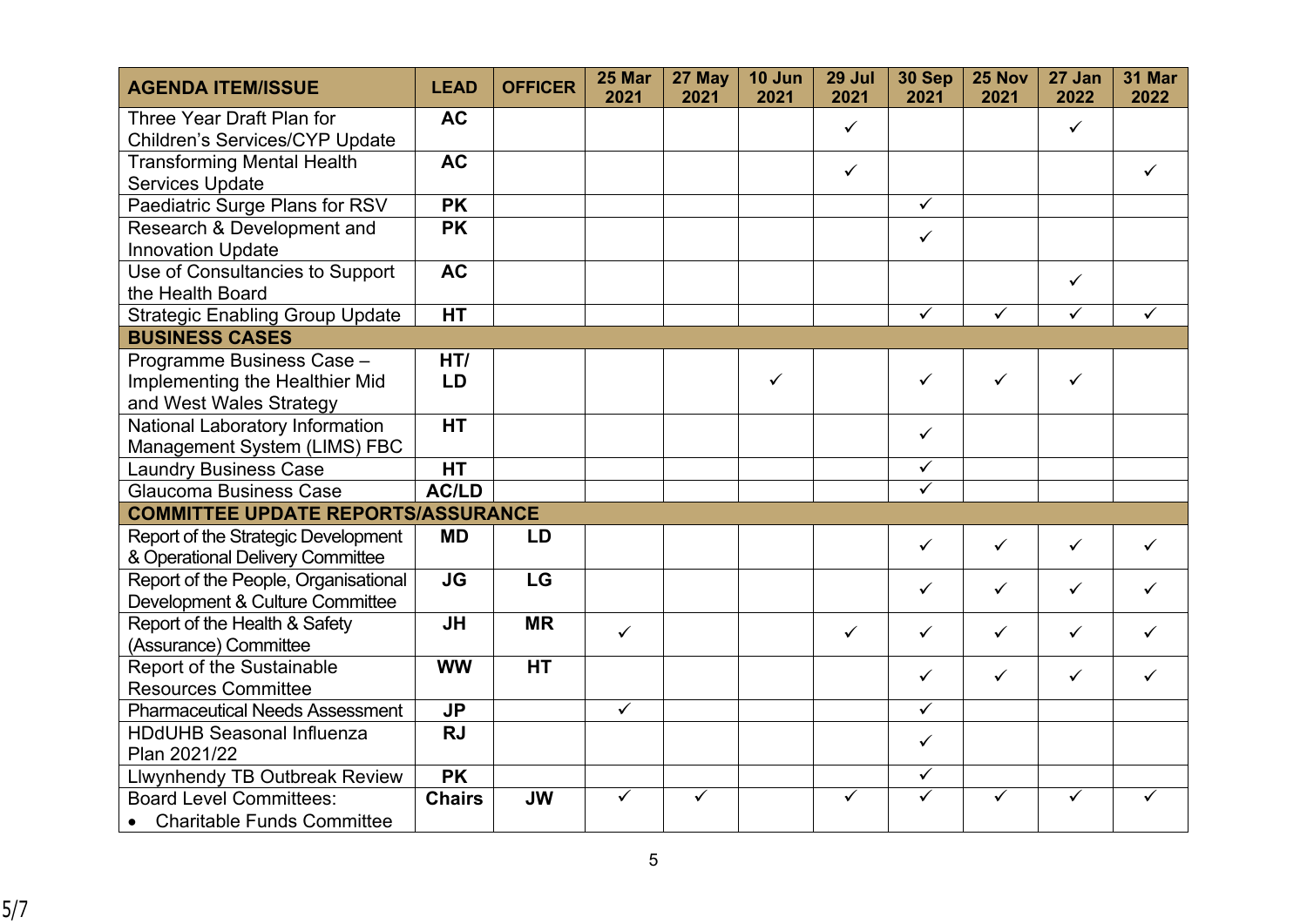| <b>AGENDA ITEM/ISSUE</b>                                                                                                      | <b>LEAD</b>   | <b>OFFICER</b> | 25 Mar<br>2021          | 27 May<br>2021          | 10 Jun<br>2021 | 29 Jul<br>2021          | 30 Sep<br>2021          | 25 Nov<br>2021          | 27 Jan<br>2022          | 31 Mar<br>2022 |
|-------------------------------------------------------------------------------------------------------------------------------|---------------|----------------|-------------------------|-------------------------|----------------|-------------------------|-------------------------|-------------------------|-------------------------|----------------|
| <b>Mental Health Legislation</b><br>(Assurance) Committee<br>Remuneration & Terms of<br>$\bullet$<br><b>Service Committee</b> |               |                |                         |                         |                |                         |                         |                         |                         |                |
| In-Committee Board                                                                                                            | <b>Chair</b>  | <b>JW</b>      | $\checkmark$            | $\checkmark$            |                | $\checkmark$            | $\checkmark$            | $\checkmark$            | $\checkmark$            | $\checkmark$   |
| <b>HDdUHB Advisory Groups:</b>                                                                                                | <b>Chairs</b> | <b>JW</b>      | $\checkmark$            | $\overline{\checkmark}$ |                | ✓                       | $\overline{\checkmark}$ | ✓                       |                         |                |
| <b>Healthcare Professionals</b>                                                                                               |               |                |                         |                         |                |                         |                         |                         |                         |                |
| Forum                                                                                                                         |               |                |                         |                         |                |                         |                         |                         |                         |                |
| <b>Staff Partnership Forum</b>                                                                                                |               |                |                         |                         |                |                         |                         |                         |                         |                |
| Stakeholder Reference Group                                                                                                   |               |                |                         |                         |                |                         |                         |                         |                         |                |
| <b>WORKING IN PARTNERSHIP</b>                                                                                                 |               |                |                         |                         |                |                         |                         |                         |                         |                |
| <b>HDdUHB Joint Committees &amp;</b>                                                                                          | <b>SM</b>     | <b>CM</b>      | $\checkmark$            | ✓                       |                | ✓                       | ✓                       | $\checkmark$            | ✓                       | ✓              |
| Collaboratives:                                                                                                               |               |                |                         |                         |                |                         |                         |                         |                         |                |
| <b>Welsh Health Specialised</b>                                                                                               |               |                |                         |                         |                |                         |                         |                         |                         |                |
| Services Committee (WHSSC)                                                                                                    |               |                |                         |                         |                |                         |                         |                         |                         |                |
| <b>Emergency Ambulance</b><br>$\bullet$                                                                                       |               |                |                         |                         |                |                         |                         |                         |                         |                |
| Services Committee (EASC)                                                                                                     |               |                |                         |                         |                |                         |                         |                         |                         |                |
| <b>NHS Wales Shared Services</b><br>Partnership (NWSSP)                                                                       |               |                |                         |                         |                |                         |                         |                         |                         |                |
| <b>Mid Wales Joint Committee</b>                                                                                              |               |                |                         |                         |                |                         |                         |                         |                         |                |
| for Health and Social Care                                                                                                    |               |                |                         |                         |                |                         |                         |                         |                         |                |
| (MWJC)                                                                                                                        |               |                |                         |                         |                |                         |                         |                         |                         |                |
| <b>NHS Wales Collaborative</b>                                                                                                |               |                |                         |                         |                |                         |                         |                         |                         |                |
| Leadership Forum (CLF)                                                                                                        |               |                |                         |                         |                |                         |                         |                         |                         |                |
| <b>Statutory Partnerships Update</b>                                                                                          | <b>RJ/JP</b>  | <b>AB</b>      | $\overline{\checkmark}$ | $\overline{\checkmark}$ |                | $\overline{\checkmark}$ | $\overline{\checkmark}$ | $\overline{\checkmark}$ | $\overline{\checkmark}$ | ✓              |
| (incl Public Services Boards)                                                                                                 |               |                |                         |                         |                |                         |                         |                         |                         |                |
| <b>WWCP: Draft Dementia Strategy</b>                                                                                          | <b>AS</b>     |                |                         |                         |                | $\overline{\checkmark}$ |                         |                         |                         | ✓              |
| <b>FOR INFORMATION/ANNUAL REPORTS</b>                                                                                         |               |                |                         |                         |                |                         |                         |                         |                         |                |
| <b>Board Annual Workplan</b>                                                                                                  | JW            | <b>CM</b>      | $\checkmark$            | ✓                       |                | $\checkmark$            | ✓                       | ✓                       | $\checkmark$            | ✓              |
| Internal Audit: Annual                                                                                                        | <b>JW</b>     |                |                         |                         | $\checkmark$   |                         |                         |                         |                         |                |
| <b>Governance Statement Review</b>                                                                                            |               |                |                         |                         |                |                         |                         |                         |                         |                |
| <b>Head of Internal Audit Annual</b>                                                                                          | <b>JW</b>     |                |                         |                         | $\checkmark$   |                         |                         |                         |                         |                |
| Report and Opinion 2020/21                                                                                                    |               |                |                         |                         |                |                         |                         |                         |                         |                |